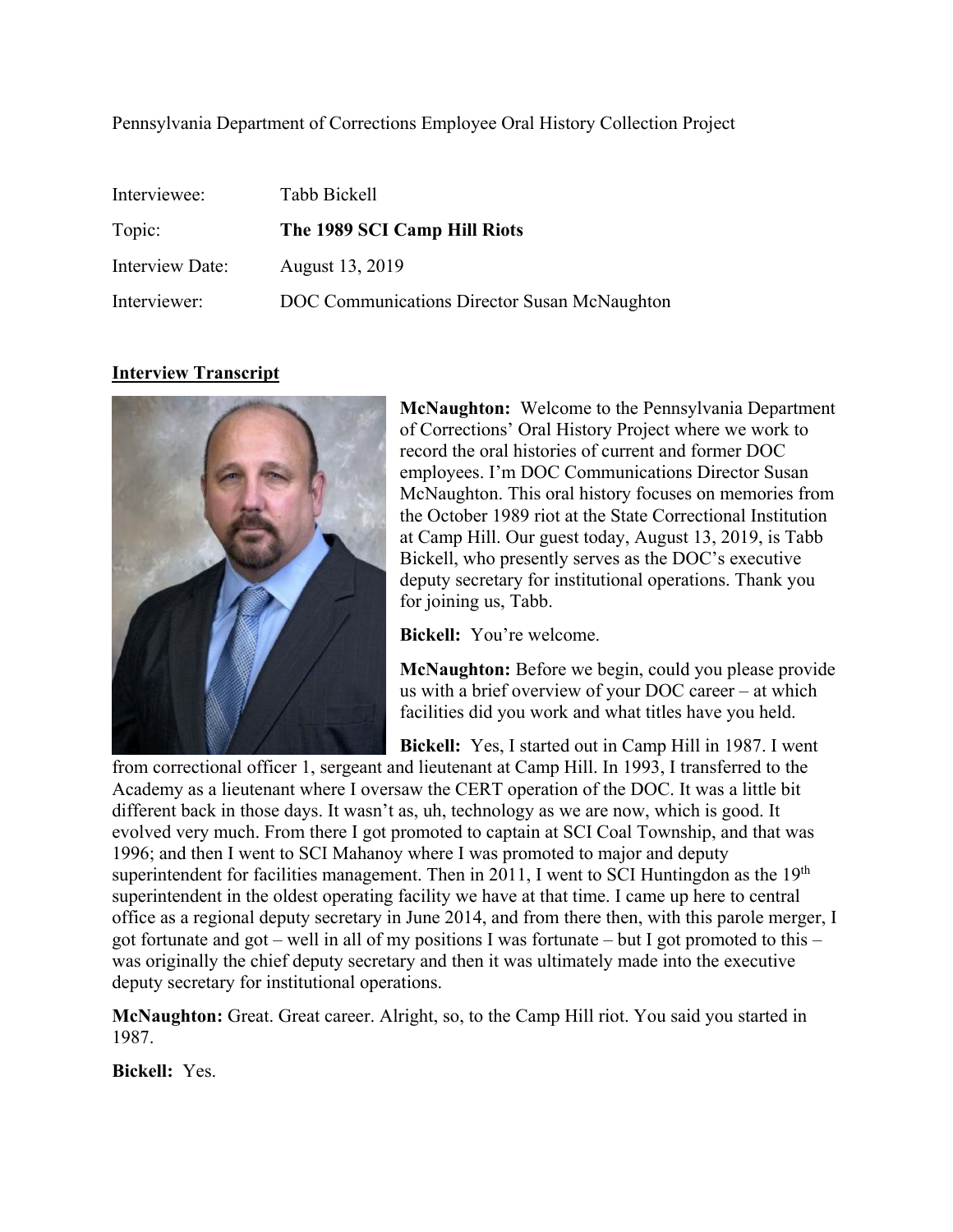**McNaughton:** how old were your in 1989 when the riot happened?

**Bickell:** I was in my 20's (laughter).

**McNaughton:** Were you married?

# **Bickell:** Yes.

**McNaughton**: Talk to us about how it started, where you were and your experiences.

**Bickell:** I remember it, as weird as that might seem or whatever, I remember it very vividly. I remember everything leading up to it. I was a young corrections officer. I remember there was a lot of incidents going on. And when I say incidents, I mean just a lot of inmates not moving off of the fields. Things of that nature, and there wasn't really a whole bunch being done about it, that I recall, you know, as a young CO1.

And it happened on a Wednesday, and I remember because I was off Sunday, Monday, Tuesday. What I remember about that is that I took Saturday off and I went up to a high school football game up in upstate New York. My Uncle Don's son, Craig, was playing football and my son was like one or two at that time – maybe a little older that than… three. And I took him up to this football game, just me and him. So, we drove up to Port Jervis, New York, and then drove up to the football game and it was a beautiful Saturday, warm afternoon. And it was the time I remember, him and I stopped at McDonald's and I just remember that day so vividly – spending that time with my son.

So, when I came back – Sunday, Monday, Tuesday – it was Wednesday. Came back to work, and I'd say it was around – I was on F Block. F Block was one of the more – at that time Camp Hill F and J Block [Bickell's cell phone made a noise here] was where we kind of put our problematic inmates, as they say today – our level 4 inmates today, as we recognize them today. Those two blocks never went to chow together. One went first, one went last. They never were in the same yard together. We just kept those inmates segregated. So, I was running F Block.

It was probably about 10 to 3, 3 o'clock, and I heard the commotion. I was actually upstairs running the switch blocks. When you came back in those days – your first day back there was no sergeants that were assigned to the blocks at that time. There was a sergeant who oversaw everything, ok, like a line sergeant. So that wasn't available like they have now, where sergeants are assigned to blocks. It wasn't like that back then. So, it was probably about 10 of 3, as I was saying, and I remember I heard all of this loud noise and I could look out F Block and I could see that – in the main yard area – remember there was  $E$ ,  $F$ , and  $G$  and  $H$ ,  $J$ ,  $K$  in the blocks – and  $I$ could see … and then I saw an officer getting attacked by a bunch of inmates, and then the next thing you know it was just really chaotic like really quick.

So, what I remember about it at that point was – you realized what was happening very quickly. I don't know if you realized the magnitude of it, but you knew something wasn't right. Very quickly.

At that point I remember that the inmates -- and this is some of the good things that has happened since then – one key got you everywhere. One door key got you everywhere. So that once those inmates got the keys, they were coming through our side door – what we called the dayroom – they were coming from E Block, and I realized that we were in trouble. Remember,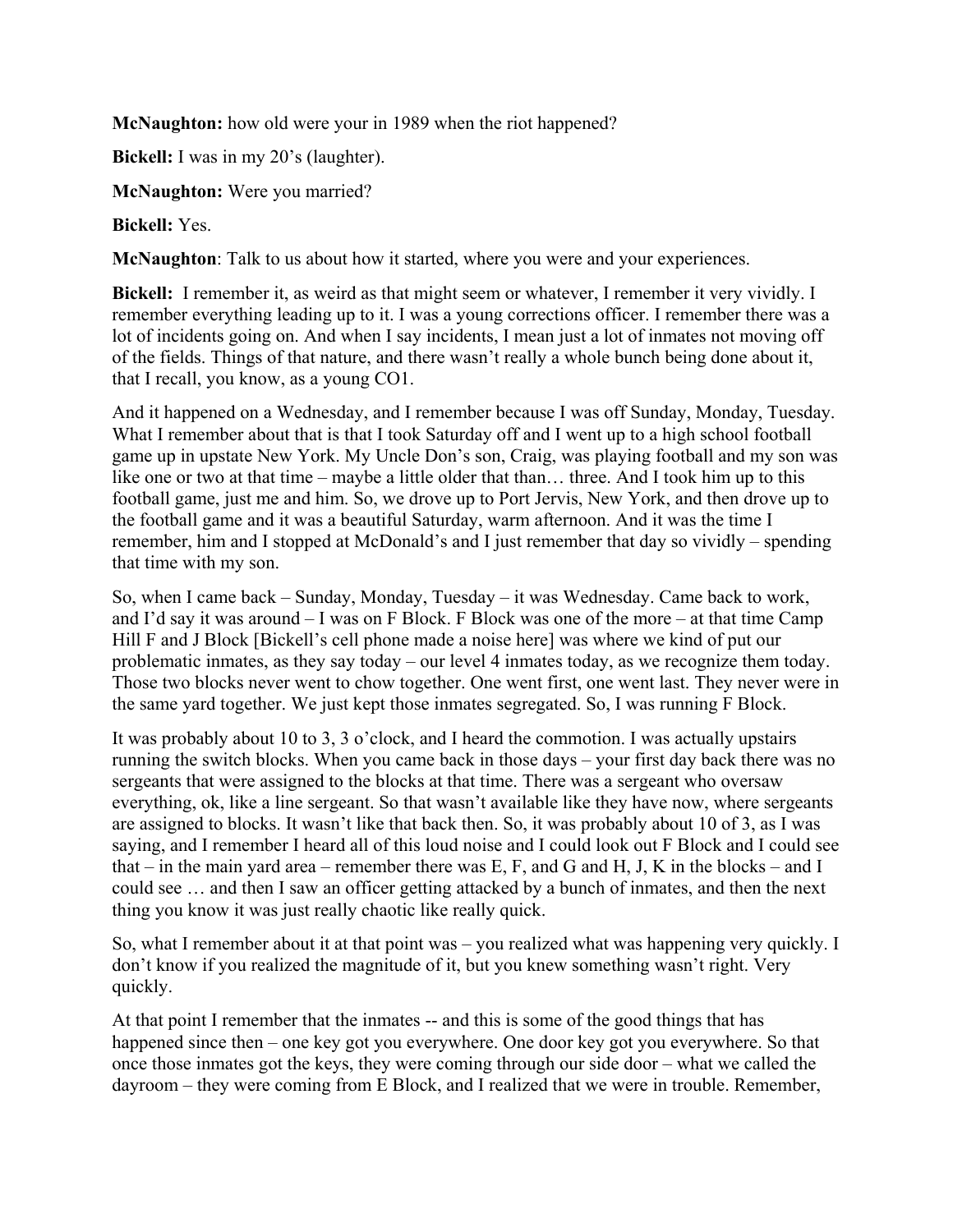this is probably five, six minutes into this incident. So, it was really – I could look out and see it was getting heavy.

The inmates actually came in. What I actually did, was, I jumped off the tier down onto the first tier, and the officer I was with… we got ourselves into the switchbox before we could get caught.

**McNaughton:** OK, can you explain to people what the switchbox is.

**Bickell:** Yes. The switchbox was a lower area where you actually ran the – it was like a control center almost – they were levers at that point, there were not push buttons like you have now. Everything was levers and cables, and that's how you would open a door – you would pull a lever down and it would open the doors. The doors were numbered and that's what we did.



**This picture shows the control area above the cell doors. The switchbox, not shown, is what controlled these levers to open or close cell doors.** 

So, we locked ourselves into the switchbox area, and the one thing I remember – there was a sergeant who told me  $-I$  don't know why he ever told me this – but he probably told a group of us – that if you take your door key into the switchbox and you turn it half way, if anybody else has a key, they can't get in. So, I remembered that ... that this sergeant told me that ... and it worked. They could not get into our switchbox. Remember this was evolving now – now we are maybe a half our into this. OK? It's bad.

Radios back in them days were what they were. They didn't work – not like we have today. That's what I'm saying… this is where we evolved to --- so much better. So, I remember we were making phone calls into the control center telling them, you know, "We're under … we're getting ready to be taken here," and there really wasn't much they could do … control, so we just stopped making the phone calls.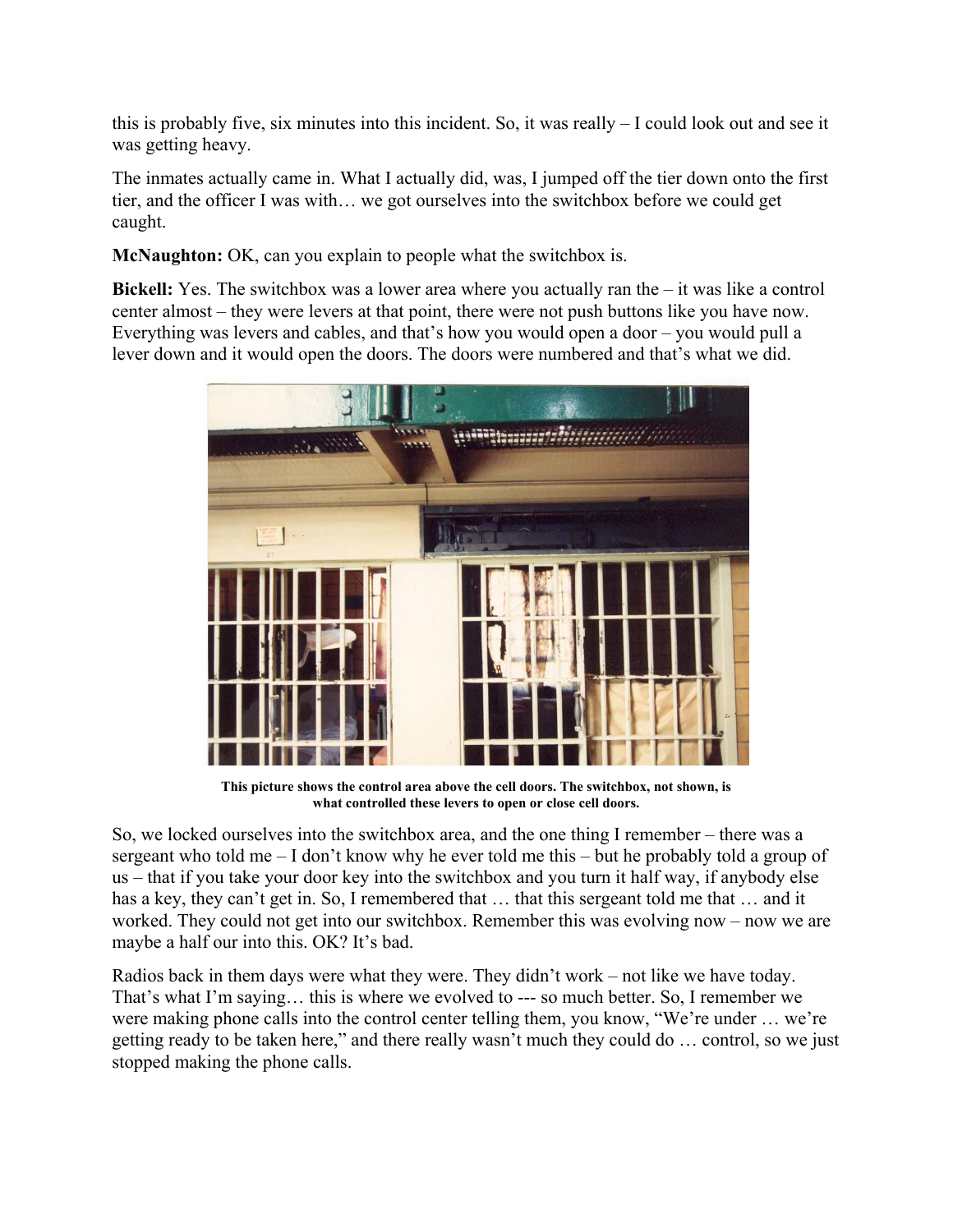**McNaughton:** I read some radio transmissions. Was that you on the radio asking control for help?

**Bickell:** Yes. I was probably on the radio a few times asking control for help. Asking anybody for help.

**McNaughton**: And there was a lot of swearing in the background. I guess these were the inmates threatening to come in and get you?

**Bickell:** Yeah, that was happening as we were doing that. Yes, there was a lot of conversations. It was a very hot day, by the way. It was almost like that Sunday, and the reason I brought that up about my son is that, as I get into this further, he's who I thought about when all this stuff was going down. He's actually what I thought about to put my head where it needed to be.

So, as this evolved, it was a warm day. The fans were still on the blocks. Remember there was no air conditioning in Camp Hill at that time. They were trying to break into the switchbox, and they couldn't get in. What they did then… oh, and then they actually broke our window a little bit and they were throwing fire bombs – again this is evolving. Where they were getting all of this stuff… later I find out, you know, there was everything back then... everything in the jail – people were bringing in their motorcycles there, and if you look at



the tapes you can see a guy out there on a 4x4 just running around, you know, on somebody's personal… that stuff's all done now for obvious reasons.

They were trying to shoot fireballs into our switchbox. So, myself and the officer, we flooded the floor to try to help with that. Well, what they tried to do then was, they tried to cut [Bickell laughs], they tried to cut the fan, the wires what were on the fan to the cord, to try to electrocute us. Anyway, that's what I was thinking. I'm pretty sure that's what they were trying to do. Quite naturally it never worked.



Eventually, we knew this wasn't going to get good. They started breaking – they actually got hammers and whatever they had – sledgehammers – and they were actually breaking into the switchbox as this occurred. OK? Breaking into it, and then what happened was, after they broke into the first one, there was this beam – like this metal beam and I thought to myself, I told my partner, "They're not going to be able to get in here." Because when they built this they put these beams so that if they would do something like this. But,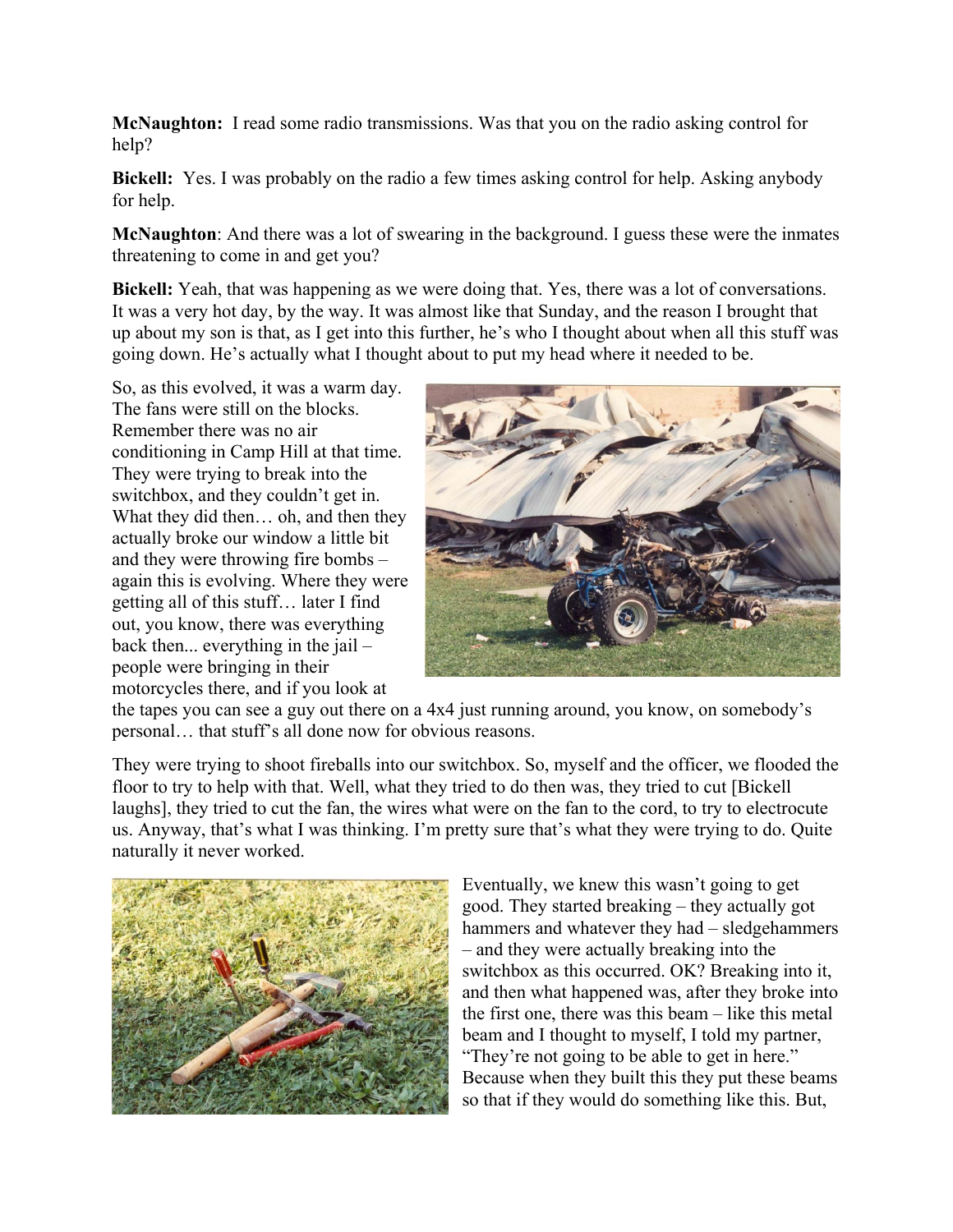no, that wasn't the case. Eventually they just went a little bit higher. Eventually they actually broke in – put a hole into the wall and came to the switchbox, and that's when they got myself and my officer and actually took us hostage.

**McNaughton:** These were concrete like cinder-block types of walls with grouting in between, and that's how they were able to…

**Bickell**: Yes, Yes, they were. Very thin, Very thin blocks. It wasn't very sturdy and was very easy for them to get through once they realized there weren't any beams anywhere. So, it didn't take them long to penetrate into the switchbox area. But the key thing that the sergeant told me worked to the very end. They could never get in the front door.

# **McNaughton:** But they did get in?

**Bickell:** Yes. They broke in that way, and then they took us out through the -- they opened up the thing and then they took us out.

# **McNaughton:** And then what?

**Bickell:** At that point, there was a lot of threatening going on. A lot of punches. They handcuffed us. My partner had thick glasses – I remember they took his glasses and they crunched them, they just stepped on them, so he couldn't really see anything. But they wound up separating us. I was handcuffed – I was kind of like hog tied. I got handcuffed pretty much. Originally, I was handcuffed with my hands and my legs together almost – you know – not a good position to be in. So, they did that and there was a lot of threats being made.

# **McNaughton:** Did they blindfold you?

**Bickell:** Yes. They covered me up then, and then a couple inmates that were on the block with us… they came up and asked if we were ok and I told them the handcuffs were tight. So, they got me from that real vulnerable position and then just put me in the regular handcuffs. Then they loosened them up. And then they just started walking us around. Again, I eventually met up with other hostages – I can't remember who they were – I remember, but I can't, if that makes sense.

**McNaughton:** Did they walk you through that common yard?

**Bickell:** Yes. Yes. I think if you look at the tapes you might see some things. I had hair back then.

**McNaughton:** But your head was covered so we wouldn't have been able to see you.

# **Bickell:** Yes.

**McNaughton:** And that night went on until about 11:30. How did that end for you that night?

**Bickell:** Eventually  $- \Gamma$  m not sure what happened  $-$  but they  $-$  again we were being led around in inmate clothes and the whole nine yards – and back into officer clothes. It was kind of very weird… just very weird as you go through this process. You weren't real sure what was going to happen to you. Again, there was a lot of threats. Physical, sexual -- that people were saying to you. What was going to happen, and that's when, I told you, I started thinking about my son. Because there were times that they just – remember this was a period of time where they just left you sit there. Then I was around some other hostages. You really couldn't see. You really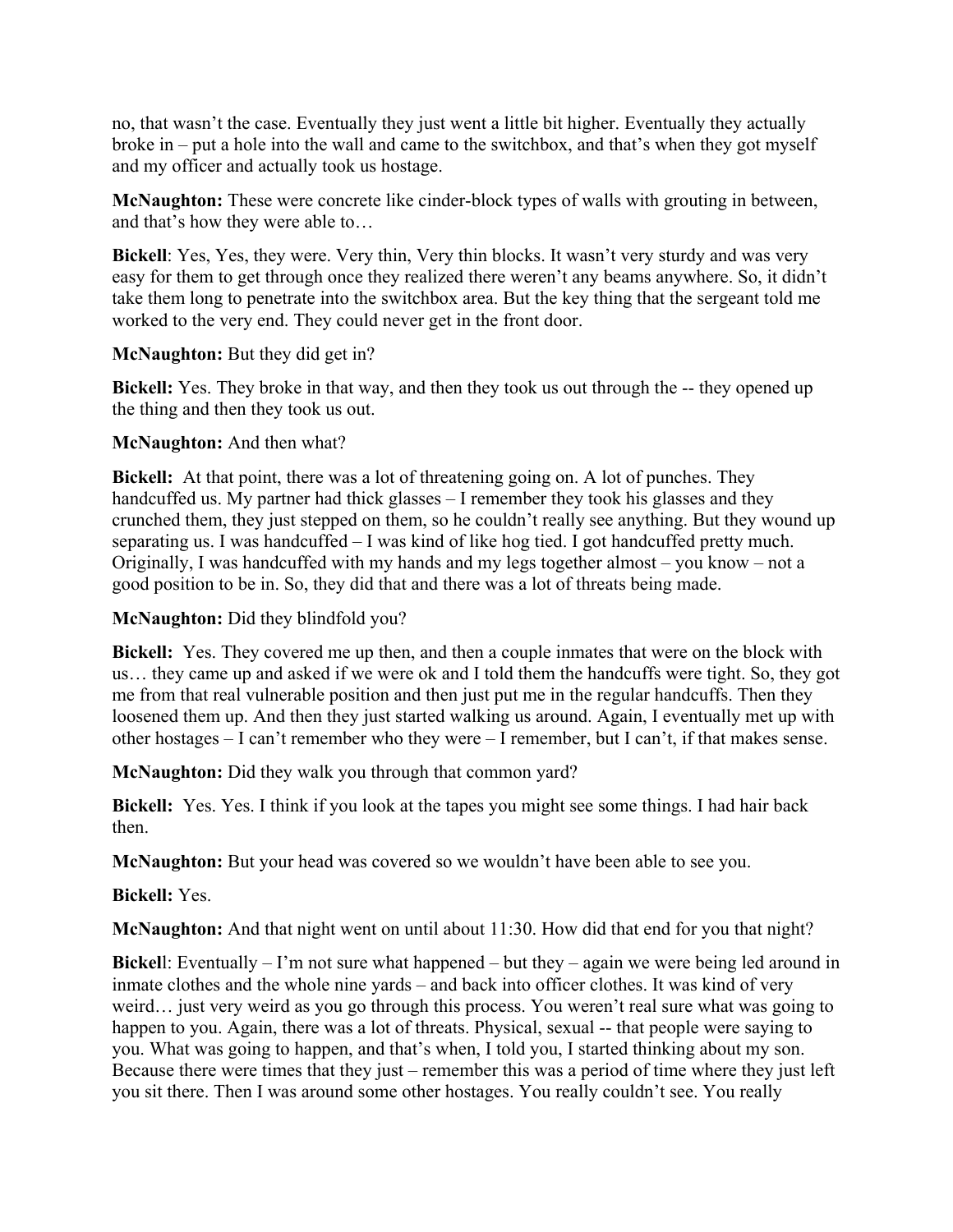weren't saying a whole bunch, you know, you're just hoping that … somebody would come get your ass and you'd be alright at the end of this.

Again, our CERT back in those days was nothing compared to what they are now. There were a bunch of brave guys and women who put on a helmet and had a baton and some sort of body armor and they were willing to go in to fight. Not as advanced as CERT is now. That was another good thing that came out of the riot. They were brave. Eventually how it ended for me on the first night was, ah, they came and got me.

# **McNaughton:** Who's "they."

**Bickell:** The inmates – the leaders of the inmates. The leader of the inmate came and got me, and what I truly remember about it was they surrounded us. I remember when I was being walked out, I felt like the heavyweight champ of the world if you can picture like being led into the ring where the crowd is just around you and your entourage busts you through the group of inmates. They took me down to what they called E Gate, and at that point there was almost like a struggle. Like the officers – there were a couple of lieutenants there and they grabbed me, and then the inmates weren't sure they were going to let me go, so it was like a little tug of war.

# **McNaughton:** Could you see at this point?

**Bickell:** Yes. I could see what was going on. I could see. I still had handcuffs on, and eventually I got pulled over to the, ah, onto the correctional officer side.

**McNaughton:** And then from there… medical triage or what?

**Bickell:** Yeah. Yeah, again. I don't want to put anyone down, but it was totally different back then than it is now. I did get interviewed, but it was nothing like you would now. Nobody really asked a lot of questions. I did get some medical… looked at.

**McNaughton:** Because there was a lot of first responders outside the main gate, which is where kind of triage took place…

**Bickell:** Correct.

**McNaughton:** … so, did you get into an ambulance and they took you to a hospital?

**Bickell:** Yes. I think I eventually did somehow get into an ambulance. Yes, and I eventually went to a hospital and then I eventually came back to the institution. That's what I remember.

**McNaughton:** You came back to the institution when?

**Bickell:** That night.

**McNaughton:** That night?



**Bickell:** Yes. And that's when some people wanted to interview me.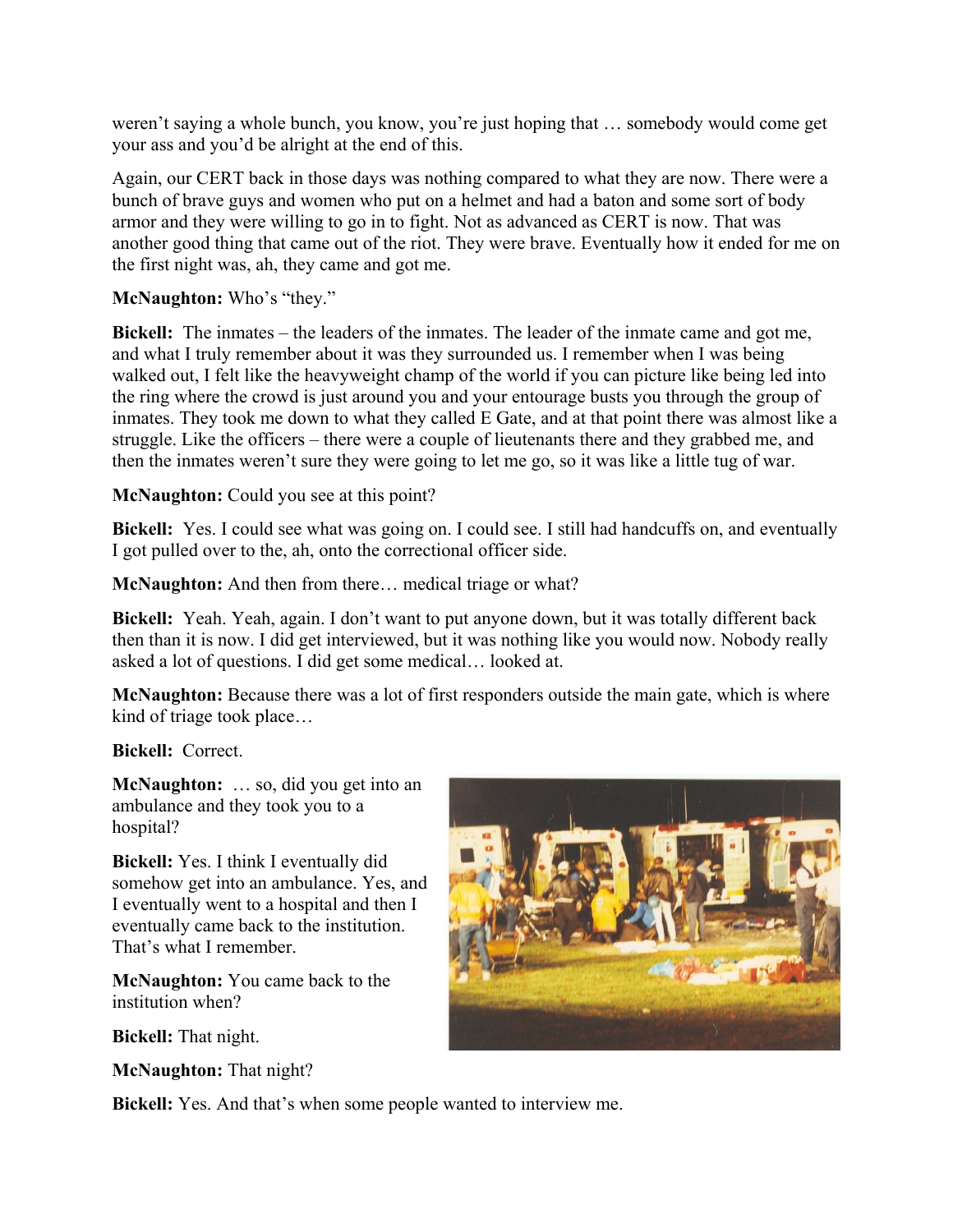**McNaughton:** Some people meaning PSP or who?

**Bickell:** No. I don't think I really talked to the PSP initially that night.

**McNaughton:** So, corrections people?

**Bickell:** Corrections people. Yes.

**McNaughton:** Then, how long did you work once you came back? When did you go home again?

**Bickell:** Well, believe it or not – again, I was in my 20s – I actually went home that night, and I was shook up like anybody would be. My ribs hurt. My nose hurt. My eyes were black and blue. I remember, I actually went back to the hospital that morning. I worried about my ribs, and they said, "Ah, we don't think they're broke but stay off work."

Well, again, being young, I went back to work the very next night on October 26 on the 2 to 10 shift. And as people realize, when we got in there, you could see --- like I went right back to F Block, and again, today, that would never happen. Today they would never allow Tabb Bickell to get back into an institution after something like … they just won't let you in there, OK? But they did, and I went back to F Block, and when you got up there you could just tell "we got problems."

I could see inmates down the tier – you gotta remember, this place was destroyed – it was destroyed. You could just see inmates running back and forth from the tiers. Like coming out of their cells because they ripped … again it was all a cable system and they could reach up … they ripped all of the metal boxes off and they could legitimately reach out of a cell and click their cell door open. They could legitimately do that. That's why we were trying to get the chains in there, but I guess there wasn't enough changes. Again, so much better now. It would never happen that way now.

#### **McNaughton:** Right.

**Bickell:** So, you knew there were issues going on, and ah...

**McNaughton:** That must have been eerie, just seeing these inmates running back and forth…

**Bickell:** It's almost like a movie to me… that I watched this. The hours just went by and I will jump ahead. I just remember, like, uh, the captain yelled, "Abandon the post, everybody get out! We're losing the jail." I remember that radio call coming over.

So, we all ran out of our blocks, or anyway I did, and everybody else did, except for a couple of people that got caught that second night up there. I went down to E Gate, and we actually ran across the whole compound – and remember Camp Hill was so dingily lit back in them days – again it would never be like that now – and we went into what at that point used to be the captain's office, the records office, the control center was all right there, and then we locked ourselves into that control center. This is the old control center back in Camp Hill. There was a bunch of us in there and we kind of got trapped.

By the way, when we started running – when we were told to abandon posts the inmates were breaking out. I could hear the cracking. I wasn't sure what was happening. But they were breaking out of their cells, and it just happened so fast. And they were actually chasing us pretty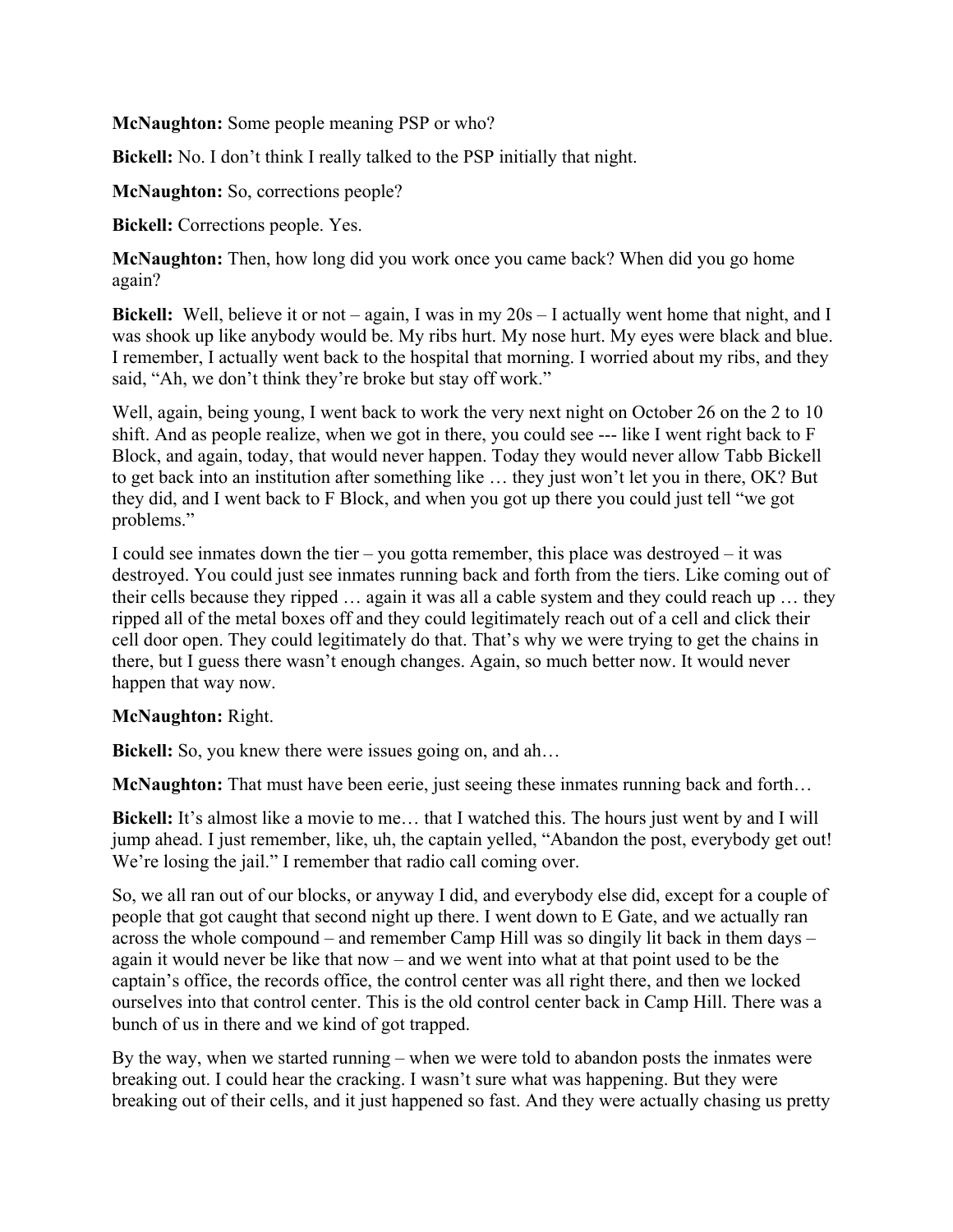much across the compound until we got into this control center. That walkway past the education building and…

**McNaughton:** So, they were through that gate?

**Bickell:** Yes, E Gate, oh, yeah, they got right through there and they were chasing us down into here right into the control center. Now Group 1, this is Group 1 at that point, probably still is Group 1, they never really … I don't think a whole bunch of them ever got out. OK?



**This is the diagram (map) of SCI Camp Hill as the facility was in 1989.** 

**McNaughton:** We're looking at the map right now of the institution as it was in 1989. So, ok, second night and there are several of you now are…

**Bickell:** … a bunch of us. They actually had video of this too.

**McNaughton:** … locked in there, including the prison spokesperson in there.

**Bickell:** There were so many people in there, I never… I remember there was a state policeman in there. There was actually somebody who was videotaping this, because I remember, I remember, after everything settled – and I'll tell you what happened to us that night – but after everything settled and they were looking at the tapes, I remember the lawyers telling me, "You're probably going to get sued." Because I was using mace to try to get them away. I was actually seen on tape going up and pushing…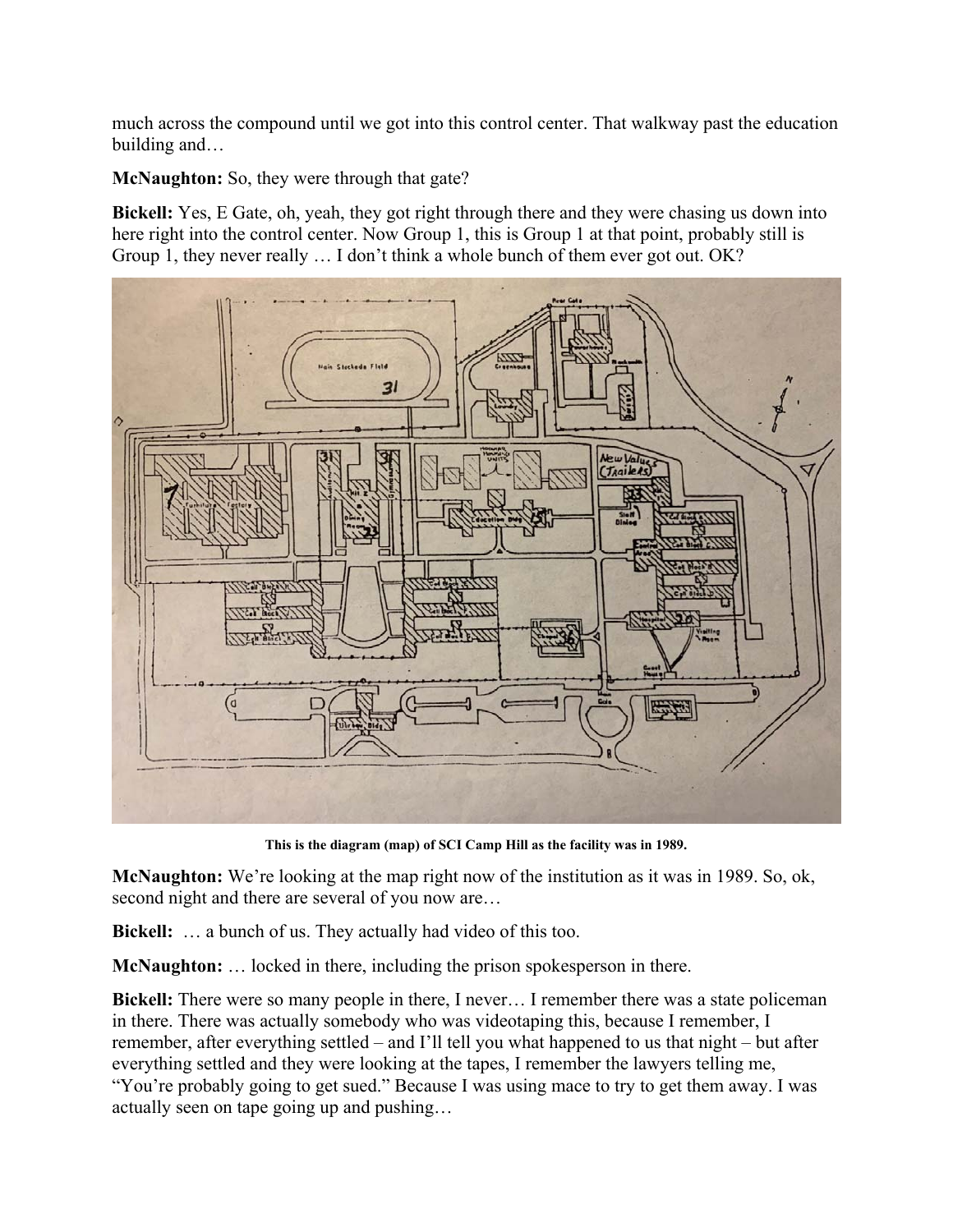**McNaughton:** And they said, "You're probably going to get sued?"

**Bickell:** I think they were having a joke with me, you know how it works, you know what I mean. It was still weird to heard.



But anyway, long story short, again they were trying to fire bomb us. They were really truly trying to fire bomb us in there, and it was really getting smoky. And I just remember when I was up front and I turned around and there was really nobody there. I don't know where everybody went, and it was real smoky. So, I went into where the old records area used to be – which is now I believe the deputies area – but I went back into there and I could just see everything blazing. It was just completely on fire.

So, when I came out, I couldn't find anybody, and I ran into an old correctional officer -- older correctional officer -- at that time and him and I we found each other and we couldn't find everybody else. So, what we eventually made our way into was into the staff bathroom, which by the way, was never unlocked. You had to get a key to it. I just said, "Please be unlocked."

#### **McNaughton:** Wow.

**Bickell:** So, this staff bathroom was legitimately unlocked, and myself and this officer went into this bathroom and we just sat in there, and we were both like, "Man don't get us." You know. We were like, "Don't let this happen again."



So, you could hear, I mean legitimately – I could hear shotgun blasts. I could hear what I thought were shotgun blasts. I could hear like right next to us outside of this bathroom used to be the old security office. So, what they did – what the inmates did – they got over there quicker – they pushed the air conditioner in, because they wanted to get into the security office, they were probably looking for the drugs and stuff that were in the security office. What I assume.

So, we're just sitting there hoping and praying that these inmates don't come into this bathroom and find us. Which they never did. We waited for a period of time. You could kind of hear that the police and the correctional officers were now out there in the … anyway what I thought was.

So, I told the partner I was with, I said, "Look I'm getting out of here. I'm gonna make a run for it." He didn't want to go, but I said, "I gotta get out of here." OK, I knew where I was at, I knew the area. So, I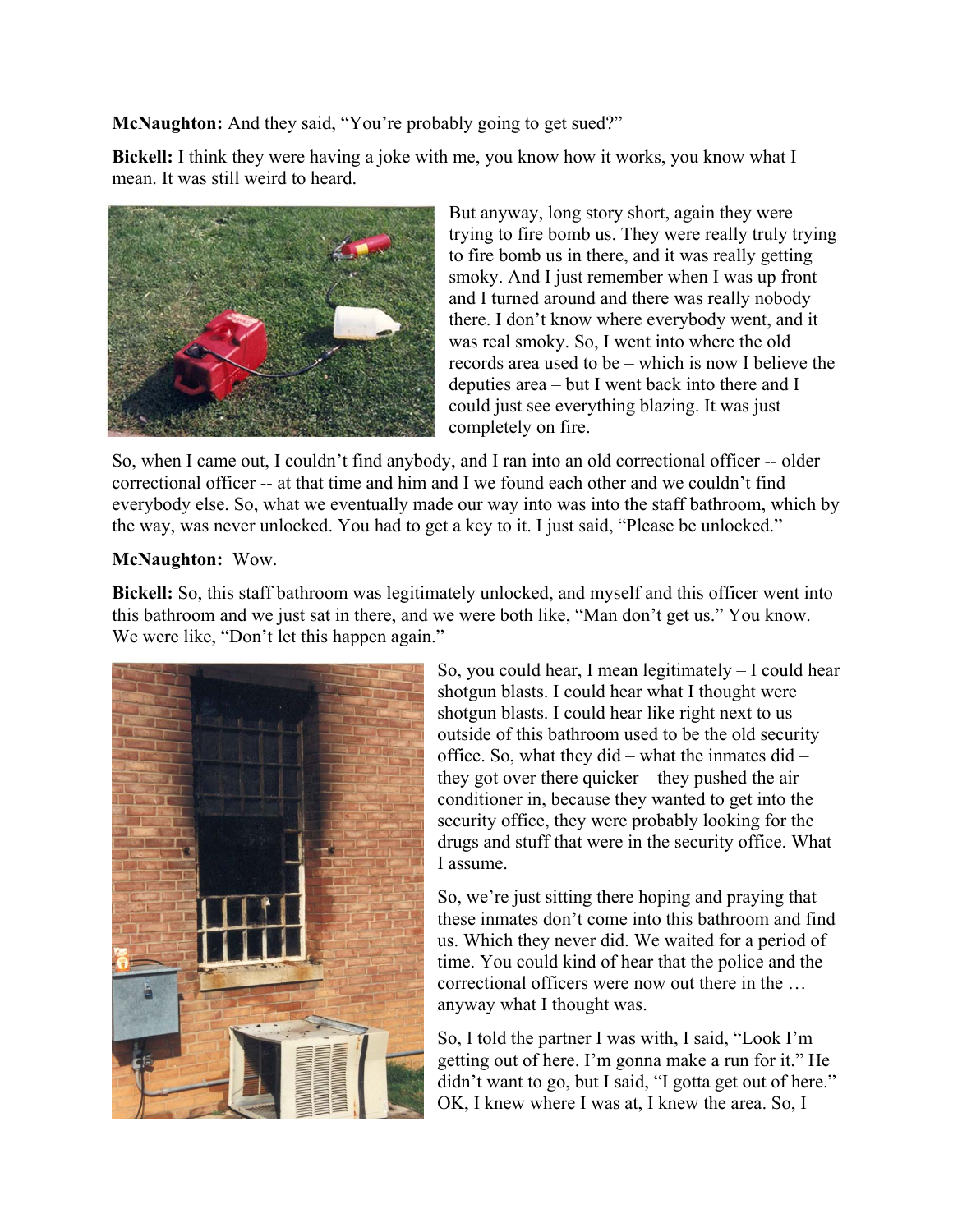came out through the security office and, of course, this time I took my shirts and stuff off so, in my mind and I really mean this, I was thinking if an inmate saw me I could make a dash to the front gate and try to have them catch me. Ok, I was young then. I could go.

So, when I got out there, I actually ran into state police and correctional officers who identified me, because they were pointing weapons – they weren't sure who was who. I mean it was chaotic.

# **McNaughton:** Right.

**Bickell:** So they identified me. They identified who I was. So, I told them I said, "The other officer is still in there." We were yelling for him, but he wouldn't come out, I think he thought we were setting him up or that somebody…, so we actually crawled back in there and got him. And then we got out, and that's what happened to me on the second night. Probably more terrifying than the first night.

# **McNaughton:** Really?

**Bickell:** Yeah, because you say to yourself, "What am I doing back in this institution? Why am I back in here? Why am I caught in this closet? Why am I doing this," but … yep…

**McNaughton:** So, then, when did you go back to work after that?

**Bickell:** The next day. The very next day. I was there when they were pulling them off the Group 1 fields and they were opening up, I believe it was Waymart, or was it Retreat?

**McNaughton:** Waymart. They opened Waymart early.

**Bickell:** I remember them coming off of the bus, and I remember I was out there and I was just looking around and I remember a lieutenant spotted me and he was the first guy who realized that some of these guys don't belong here. So, he pulled me out and put me at the front gate and gave direct orders that these guys… "I don't want them inside this institution until we get some clearances on everybody, what's going on." And then it just went from there. I just kept coming back to work.



Eventually I did take some time off. I was kind of like directed to. It really came down, because I was there for a while, but the hearings started kind of fast. And that's when it really hit me. The worst was when I had to go testify.

# **McNaughton:** OK

**Bickell:** Because then all of that stuff kept coming up and I seen a lot. I seen a lot, you know, being held like that the first night. Second night. So, I seen an awful lot.

# **McNaughton:** Right.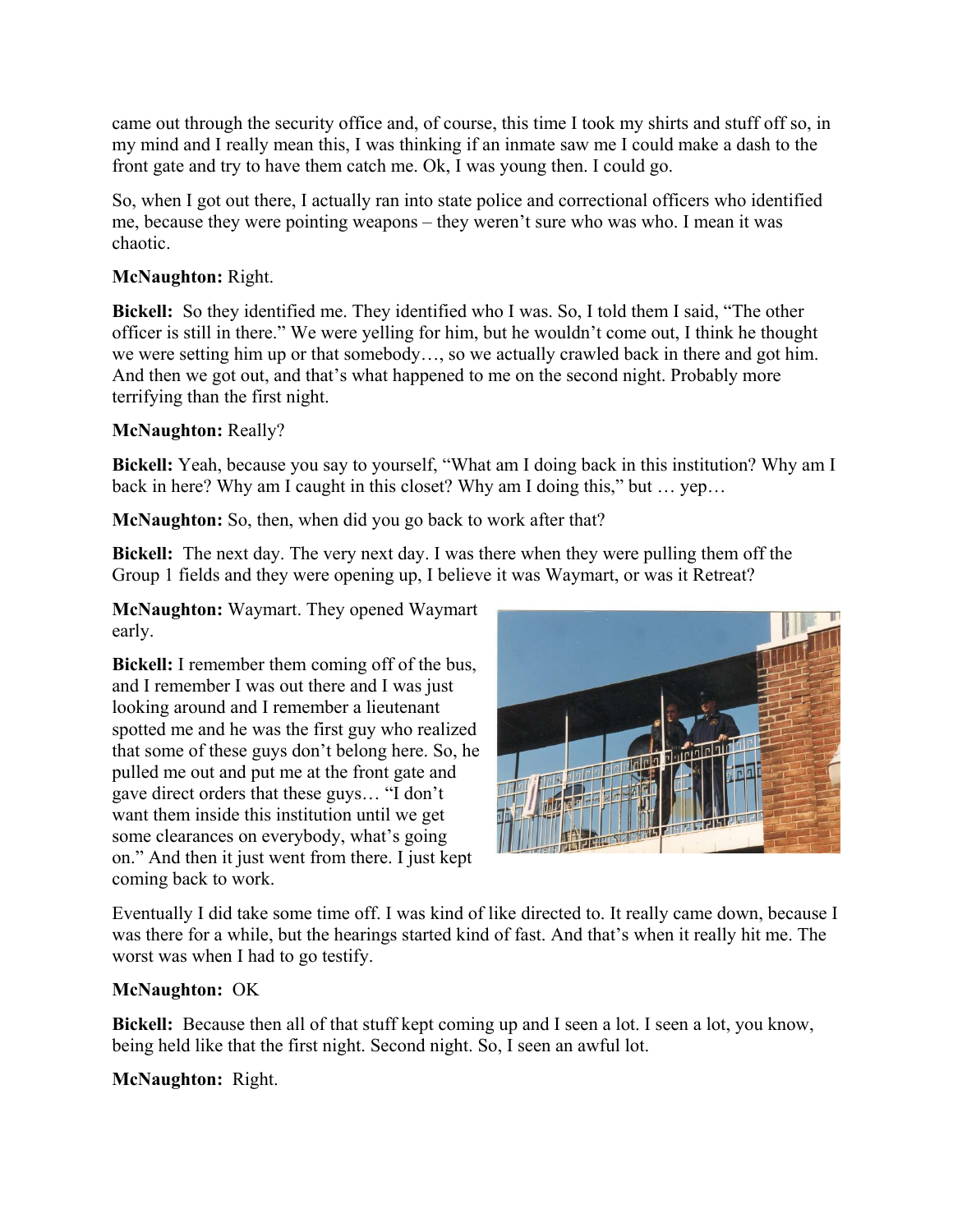**Bickell:** And I knew who the players were.

# **McNaughton:** OK

**Bickell:** Anyway, those who were talking to me, I knew who they were.

**McNaughton:** Right. So, one of my questions is how do you get through the trauma of what you experienced? [There are fire engines driving past our building during the recording.]

**Bickell:** I don't know. I don't know how I did it. I got lucky. I mean, I think there was a time in my life… actually that Friday night I went to a high school football game. Lebanon was playing Wilson and that's when Kerry Collins left Lebanon to play for Wilson. We should have had him. Lebanon could have won the championship that night. I remember going to that game, but I remember the roar of the crowd truly upset me that night. I didn't show it, but I felt it. Because it was like I heard the roar of those inmates, so that that affected me.

**McNaughton:** So, that was another question I was going to ask you. Did you have nightmares or any kind of physical or emotional reactions. So, there, the roar of the crowd at the football game was one, but how about nightmares?

**Bickell:** No. I never had any nightmares. I never had… I mean I think I got angry. But I never, uh, I don't know why, I just never had anything that affected me that way.

**McNaughton:** And how did your family react to your involvement?

**Bickell:** Oh, I think they… I never really talked about it that much. I mean, my son was too little, and I just didn't really talk about it. So, I never really discussed it.

**McNaughton:** Were you ever debriefed? I remember at Central Office like Dr. Lance and John Ream were having debriefings in the basement.

**Bickell:** Yes, Yes, Yes. Somebody debriefed me, and I don't remember. I don't. I just remember I talked to somebody.

**McNaughton:** So, let's change gears a little bit and talk about how you've seen changes be implemented over the years as a result of the riot.

#### **Bickell:** Ah.

# **McNaughton:** What can you mention?

**Bickell:** Everything. Staffing. Gear. I mean, the OC that we carry. The radios. The good radios we have. The PAR alarms, and what I mean by that is where the alarms that go off to announce the wave system and every institution has one now. So, if something happens and you hit that, they're going to know where you're at. Everybody carries a radio now, and a good radio for the most part. It's not like it was back then… with mics. The lighting in the institutions are better, the staffing is… is phenomenal compared back to then. We got unit managers now. Back in them days I didn't even know what a counselor was. You didn't see a counselor. They weren't on the cellblocks like they are now. You didn't have that interaction like you do now.

# **McNaughton:** How about keys?

**Bickell:** Yes, you know everything got rekeyed.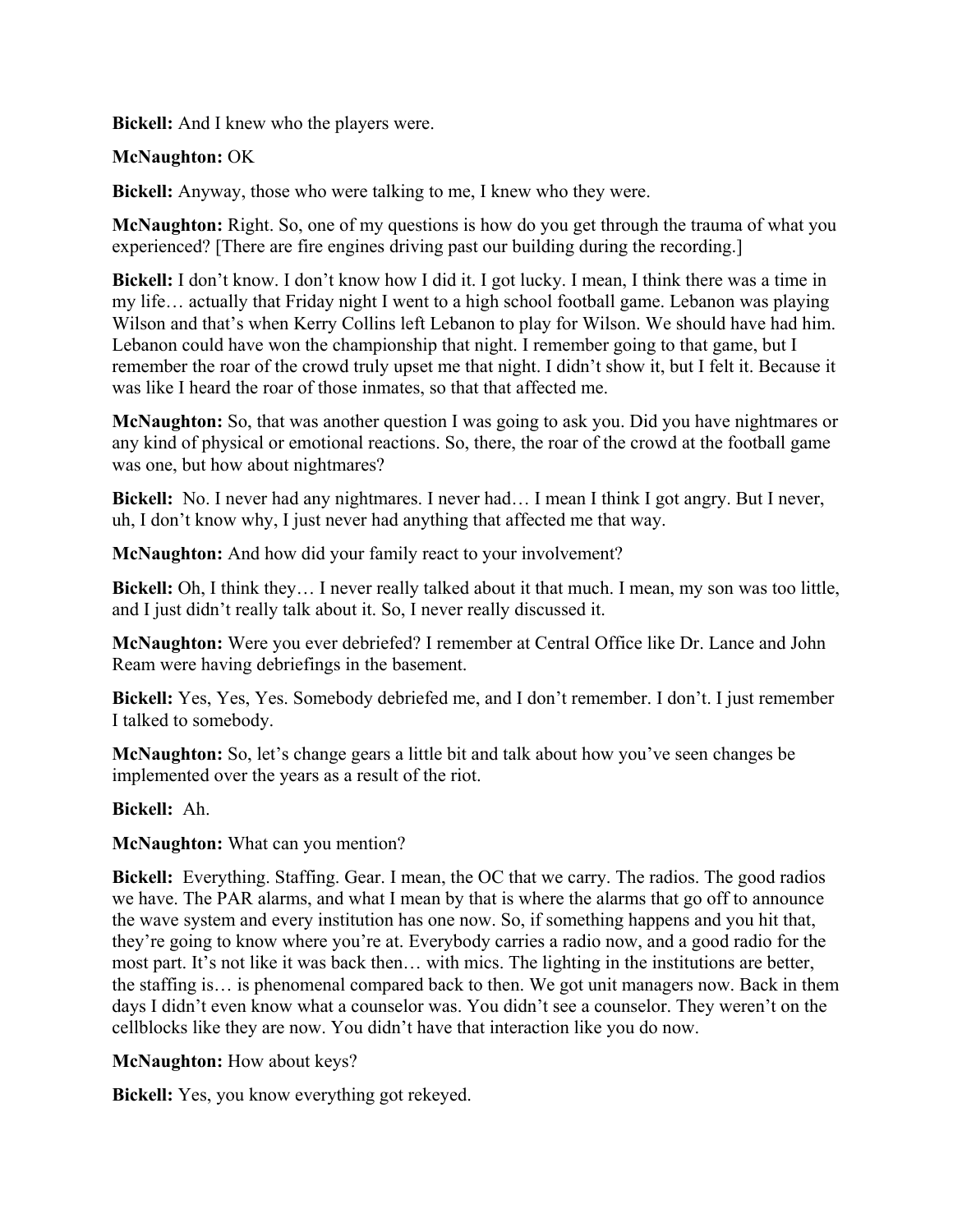**McNaughton:** So, again, I just want to make this clear – so every staff member/officer had one key and could get everywhere in the institution?

**Bickell:** Well, no, not everywhere. But door keys. If you were the main block officer you had a door key. If you had E Block's door key, you have F … all the other blocks' door keys.

# **McNaughton:** Ok.

**Bickell:** That's how it was back then. It was just one little key that you would utilize. Yes. There was no… even the dayroom keys were one key throughout the whole Group 2 and 3 side. So, yes everything got refigured that way. Departmentalized. Compartmentalized, however you want to say it.

**McNaughton:** Interior fences?

**Bickell:** Yes. Definitely interior fencing. There's just so much. Training is so much better.

**McNaughton:** Of the specialty teams?

**Bickell:** Yes. Specialty teams, and again the men and women who served on the specialty teams back then were brave and gave everything they had, but there just wasn't much force. You legitimately wore an old helmet, and they were brave to do it… put on some turtle suit that didn't do shit and gave you a baton and you went in there. That's how those people did it.

**McNaughton:** I do remember seeing several guys – I'm presuming they were guys – in black outfits carrying a gurney between the two fences of the perimeter to pick up a hostage.

**Bickell:** Yeah. That might have been right in front of the highway tower…

**McNaughton:** Where the tool shed… right behind Central Office.

**Bickell:** Yes. I actually remember who that officer was, and they actually let him out because he had diabetic problems, and actually I was, I believe I was on G Block and I actually saw a little bit of that happen. I believe he might have been part of my group and they pulled him out, because the inmates didn't want him to die, quite naturally. Those inmates didn't.

**McNaughton:** Changes to tools…

**Bickell:** Awe yeah, even when I talked about where they got this fuel to start these fires, they wouldn't have that anymore. They would allow you to bring in power… we actually had chainsaws in there.

**McNaughton:** Acetylene torches.

**Bickell:** Yes. Getting repaired, it was just…

**McNaughton:** And there were car like autobody shops too…

**Bickell:** Yes. Inside there, yes.

**McNaughton:** I do remember seeing a truck drive through an interior fence.

**Bickell:** Yes, it was just so different back then. All that stuff changed through the years. The training's better, staffing's better, equipment's better…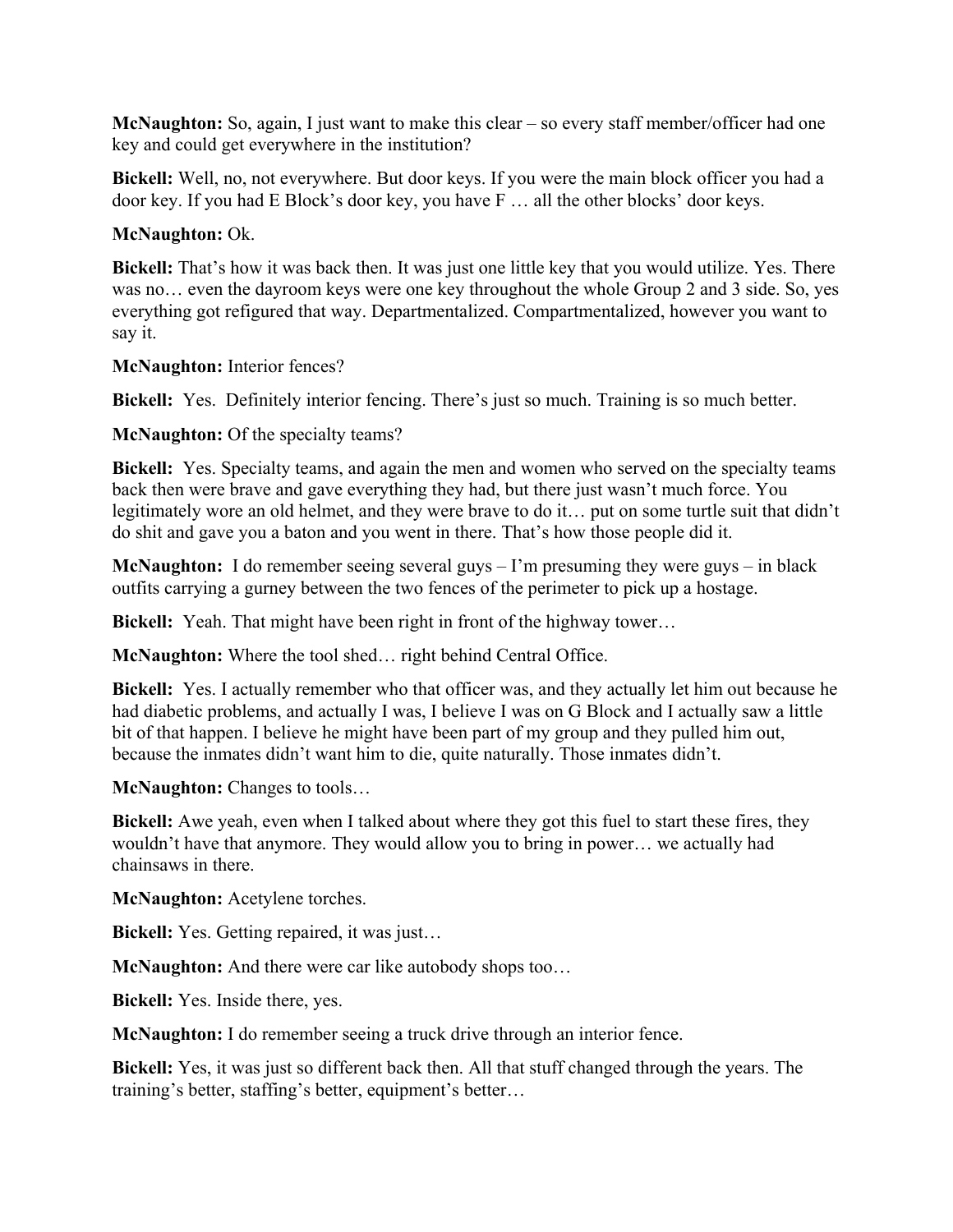**McNaughton:** I talked to former Secretary Beard who said back then, like you said, the CERT team just wasn't very well trained and they weren't properly equipped.

**Bickell:** No.

**McNaughton:** He said helmets\* were even hard to come by.

**Bickell:** Right. Correct.

**McNaughton:** Amazing. So that's totally changed. So, we have hostage rescue, hostage negotiation, CRST-Corrections Rifle Specialist Team…

# **Bickell:** Right.

**McNaughton:** …and CERT and they are all mandated to do training annually?

**Bickell:** Yes. They get a lot of hours. Which is well worth it. It's certainly sufficient, and the staff that do that ... I'm very grateful for them and I do believe this… I truly believe this… if I would have had those trained HRT guys and CERT guys, and the CRST guys up top, I really believe that – first of all I don't think we'd ever get to that level. I mean anything can happen in our business… we get that. I'm not naive enough to think that it can't happen here 'cause it can. I get it. That's what we deal with. But I think we have done so much in order for it to get to that that magnitude… I think it would be very hard to get there. I really believe that. As long as everybody's doing what they're supposed to be doing.

# **McNaughton:** Right.

**Bickell:** And I really believe that if we do have a situation like that, our HRT, our CRST and our CERT and our HNT are highly trained skilled and dedicated people who would do what they needed to do to get these people out in those types of situations. I'm very confident that that would happen now.

**McNaughton:** Yep. Talk to me about trends or ways in which the DOC now watches to determine if something is "brewing," for the lack of a better word.

**Bickell:** Well, we definitely have… we got our intel units now. Which really help us.

**McNaughton:** Because there were signs leading up to the Camp Hill riots.

**Bickell:** Oh, sure. There was more than signs. There was big signs. There was movie theater signs telling you something was going to happen.

**McNaughton:** Like what?

**Bickell:** Just not coming off the yard.

**McNaughton:** Yeah.

**Bickell:** Not coming out of the chow hall. Things were just moving very, very slow…

**McNaughton:** Were they hoarding commissary, do you think?

**Bickell:** I don't think so. They didn't need to.

**McNaughton:** Ok, wow.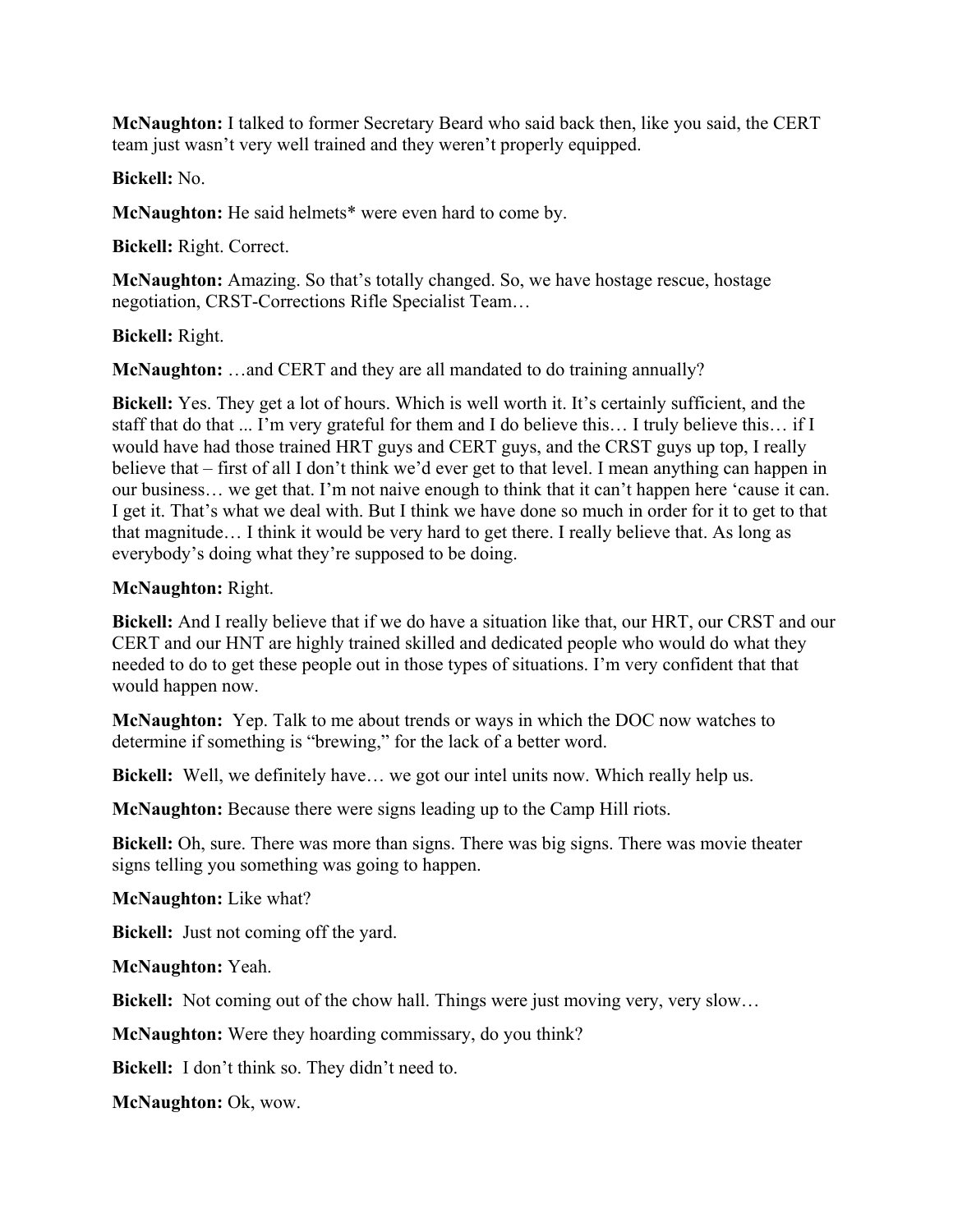**Bickell:** These were a bunch of young dudes back then. No, I don't think they really needed to. I don't remember that. I just remember the disrespect and slow movement. People just coming off the field when they felt like it. Coming out of the chow hall when they felt like it.

# **McNaughton:** Wow.

**Bickell:** Those are the things that I remembered. Now a days I believe that we would immediately be alerted to that and take the appropriate action to ensure it doesn't escalate into a bigger event.

**McNaughton:** But then you do have ways to track – things like if commissary sales just spike or grievances or misconducts.

**Bickell:** Absolutely. I agree with that. Weekly status reports – there's a lot of things that we're looking at. We run a leadership meeting every Tuesday morning with all of the superintendents and parole people; and we also run every six weeks now where we run a two-hour meeting to where we're all telling each other what we're doing and what we're doing good. We have so much intel – a weekly weapons find, a weekly drug find, what's happening throughout the entire commonwealth. There's a lot of information coming down that staff can take advantage of. You know, our security office has grown. Back then I believe it was a lieutenant. Now you have a captain, three lieutenants, you have an intel lieutenant. There's just a lot of stuff that we are doing. We have phone monitoring. I don't think we had it back then – I'm not saying we did or didn't... I don't remember it as we would now. We can really just pick things up. We have a lot of intel. I have to be careful here not to reveal too much.

**McNaughton:** Talk to me again about testifying against the inmates. How did that impact you in both preparing for it and then you know just the thought of having to relive all of that and recall everything that you went through again.

**Bickell:** Yeah, that was probably the hardest part for me. Just getting in front of… and then they consolidated them … so you're up there and there are like six inmates that you're testifying in front of. Six different lawyers. It was quite the show and quite … it definitely stressed me. It was one of the things that definitely stressed me and I remember it. Uh, yeah.

**McNaughton:** So how do you get through that stress again. You say you just don't know?

**Bickell:** I just dealt with it. You know I just dealt with it. Again, things were different back then. They didn't have the… I'm not even sure if they had the SEAP program back then. If they did I don't remember it. There wasn't really anything like that, in my opinion, like we would have now.

**McNaughton:** Right. OK. SEAP is the State Employee Assistance Program. So, there are several of these key inmates in the system…

**Bickell:** Uh huh.

**McNaughton:** …and as your capacity as executive deputy secretary/EDS, do you ever run into them? Do they know who you are? How do you interact?

**Bickell:** Yes. I run into them. They know who I am, and I know who they are. And we interact well.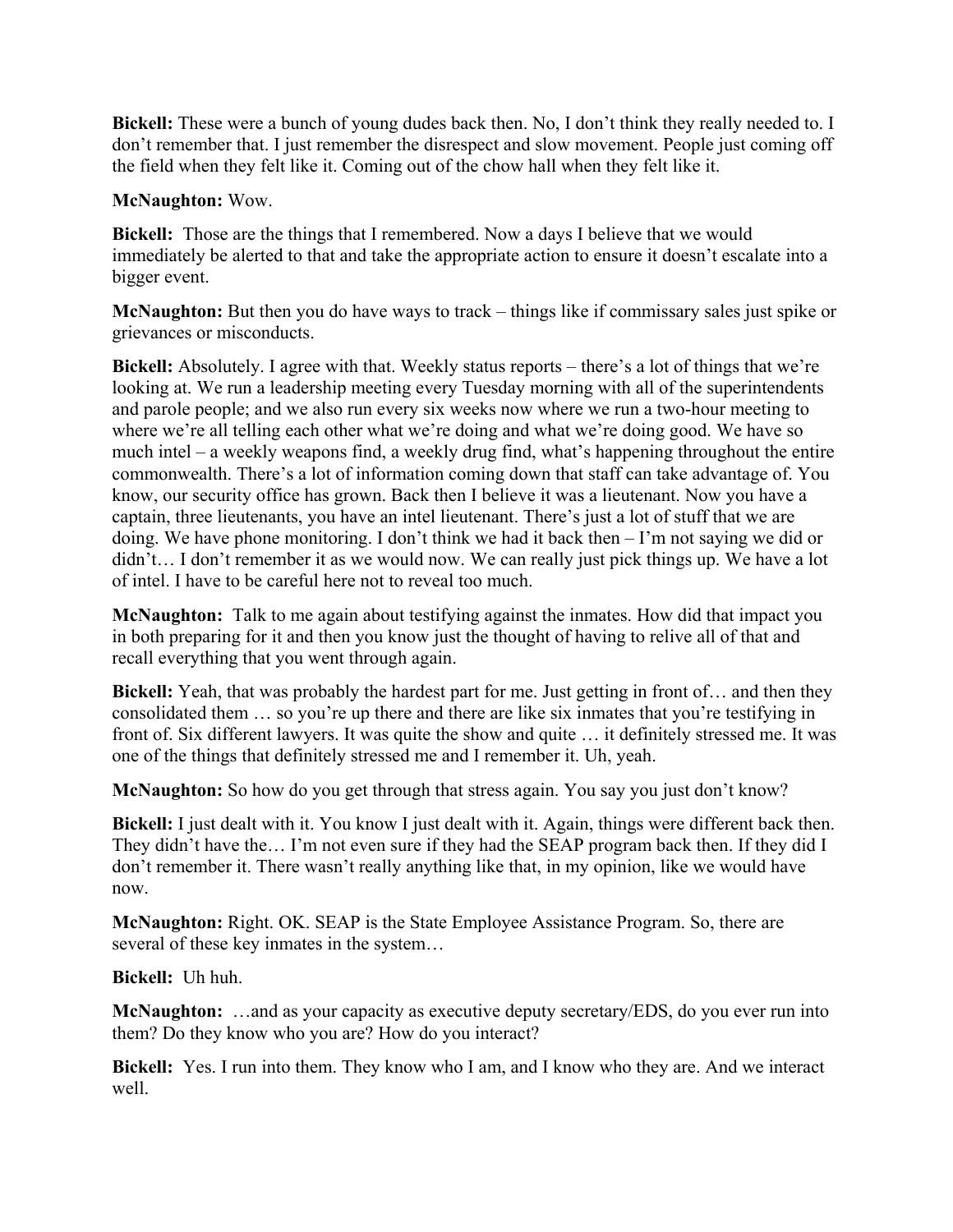#### **McNaughton:** OK

**Bickell:** You know, again, were all in our 20s back then. Now we are all men, and I think things are looked at a little bit different.

**McNaughton:** Are they treated differently because of their involvement?

**Bickell:** I think, initially, they might have been. I think it's 30 years ago now and the department back then, I can't remember what it was… 8, 9, 10, 11, 12 what jails to compared to what we are now; from 10,000 inmates to whatever it is now 47,000. So, it's a whole different ball game now.

**McNaughton:** Have any of those inmates ever said, "Hey, man, I'm sorry."

**Bickell:** No. I never really got to that level with them. Most of them I see who were involved in the riots, only one or two that I remember were directly involved with me that are still in the system.

**McNaughton:** What should employees know about riot situations if one would happen today... what should they do?

**Bickell:** If you're taken hostage... I just thought positive things, like I said, about my son. I didn't really argue with them, with the inmates. Again, it was so chaotic. I mean I must have been around 100 inmates, different inmates that were leading me around. It wasn't just one inmate. And I'll say it just like this, you know, there were inmates who wanted to hurt me as much as there were inmates who wanted to help me – by loosening up those handcuffs, getting me out of that vulnerable position I was in. Stopping them from punching you with the cheap shots. You know, there were inmates that did that. So, you try to remember that too.

**McNaughton:** Is there any other kind of advice you'd like to share, or is there anything that we've missed that you'd like to touch on?

**Bickell:** No. I just think that things are so much better now. Again, I will never say that it can't happen, but I think with all of the things we have in place for something to get to that level, I would hope it never would. It was a terrible thing to go through. Here it is 30 years later, and we still talk about it. There's a lot of people who still like to talk about it or want to know about it. I used to go down to the Academy and talk to the hostage negotiation class. I stopped doing that because that wore me out. Then they had me in the basic training class a couple of times, and it just wears you out if you keep … 'cause I like to move forward. I've been very… I've probably been one of the most lucky people in this department to get the positions I've been put in. I'm always grateful for that, and thankful, and I hope nobody ever gets in one of those positions. It's not a good feeling. It's horrible, you're very vulnerable and it's scary, and so I hope nobody ever has to go through that. Or even the assaults... that's one thing I can tell you, I take that very seriously. My philosophy in corrections is very simple and it has been and always will be: no inmate escapes, no staff assaults, physical plant. If you can do three things… and what I mean by physical plant, the PIDs, just the running of your institutions… if you can take care of all that, I think your jails will be somewhat fine. And it's a different inmate nowadays too. It's a much more complex inmate than it was back then. They were more simple then. Just like the world. The world's more complex now than it ever was, and the inmates and people are the same, just more complex in your dealings with them… more legally, more lawsuit savvy and things like that.